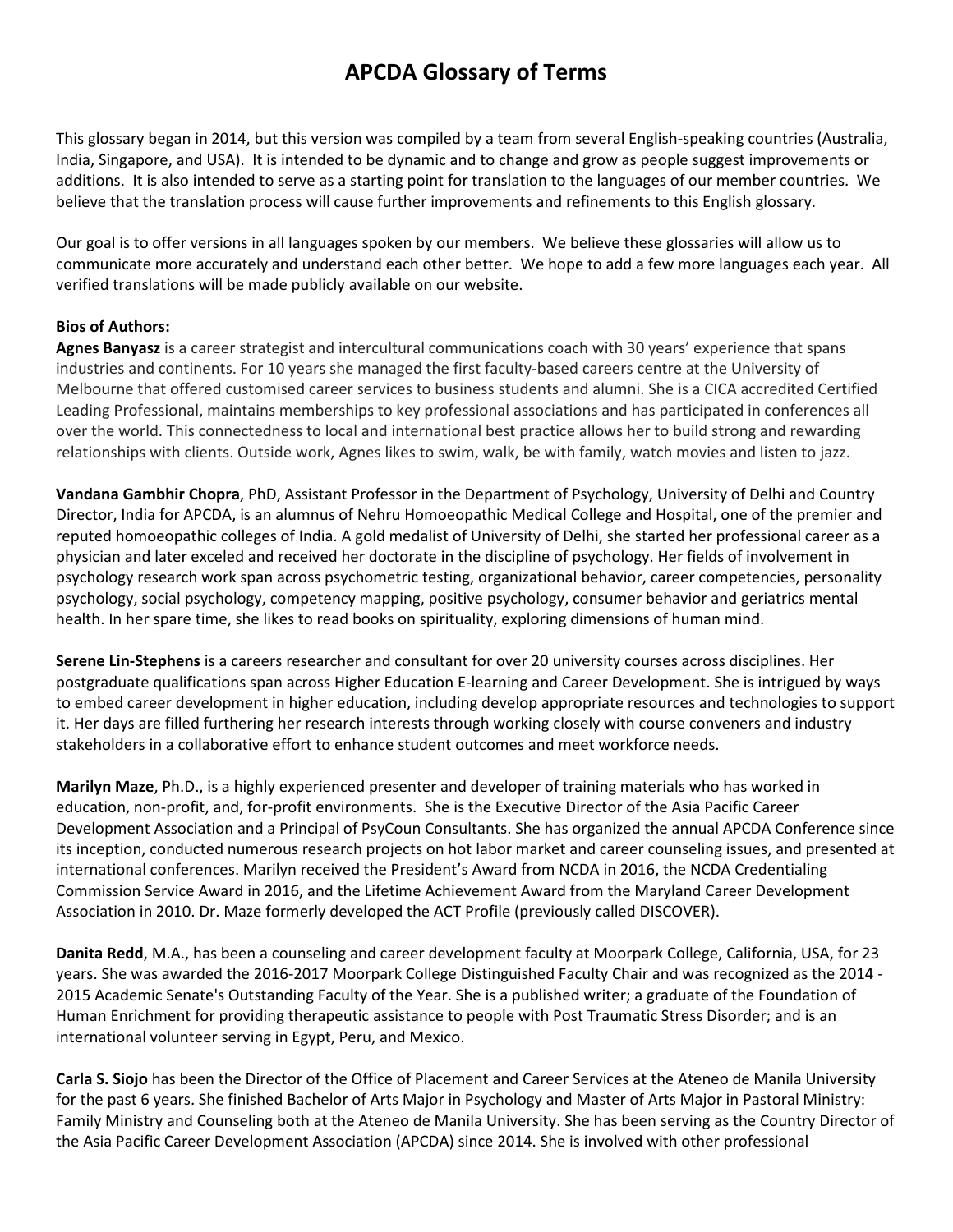organizations such the National Career Development Association (NCDA), Association of Placement Practitioners of Colleges and Universities (APPCU) in the Philippines, and the Career Development Association of the Philippines (CDAP).

**Sing Chee Wong** is a Career Consultant and Trainer with many years of experience in career coaching, counselling and training. She is accredited by the National Career Development Association (USA) and Institution for Adult Learning (Singapore) to be Career Development Facilitator Instructor (CDFI), and Master Trainer for the Advanced Certificate in Career Development Facilitation (ACCDF) respectively. She is President of Singapore's "People and Career Development Association", which aims to develop career practitioners and those interested in career development.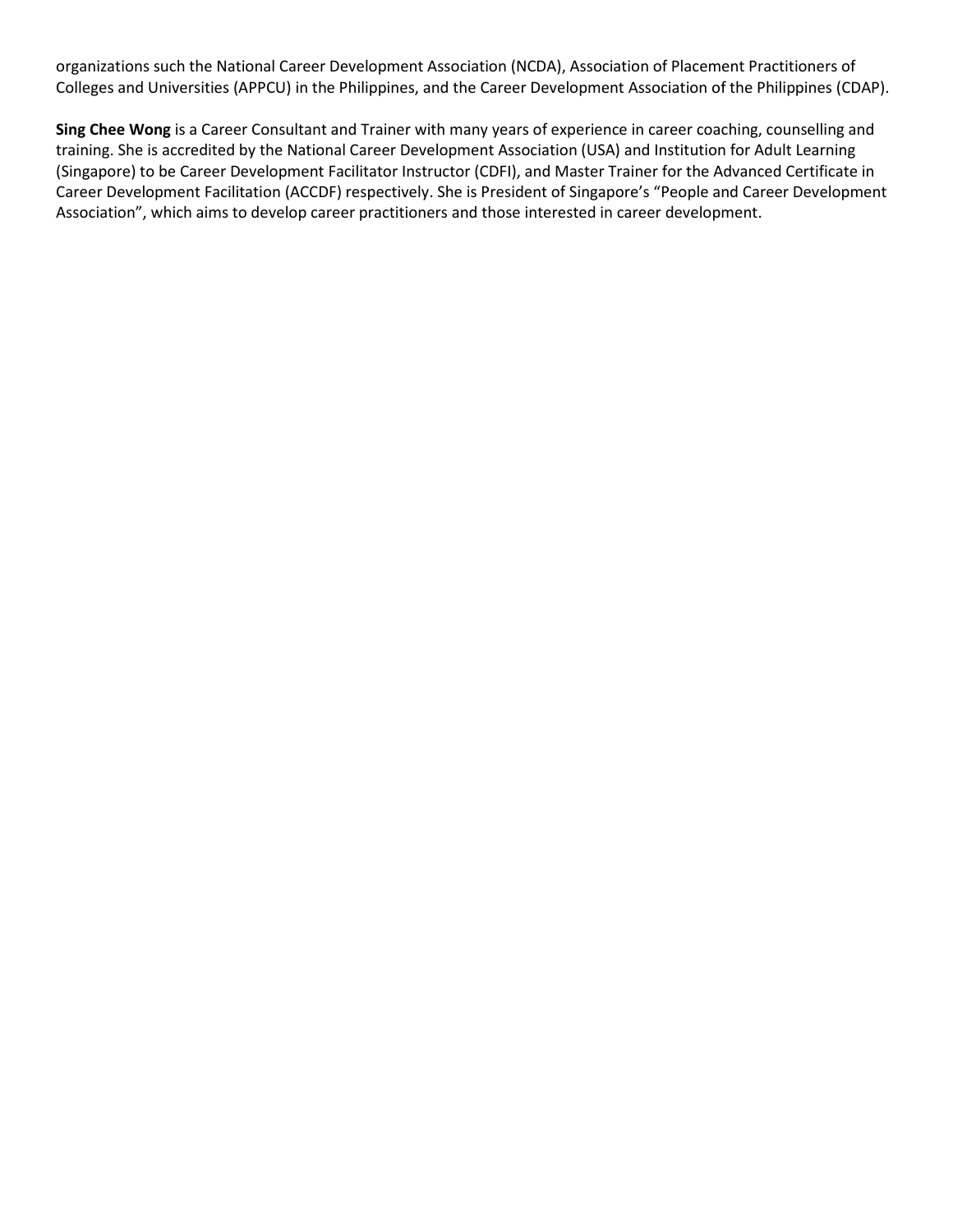## **APCDA Glossary of Terms**

**As of May 17, 2018** 

| <b>Term</b>                              | <b>Definition</b>                                                                                                                                                                                                                                                                                                                     |
|------------------------------------------|---------------------------------------------------------------------------------------------------------------------------------------------------------------------------------------------------------------------------------------------------------------------------------------------------------------------------------------|
| <b>Advising</b>                          | Advising is a process of identifying the needs of an individual, then providing advice or<br>referral to information sources to answer the questions of the individual.                                                                                                                                                               |
|                                          | Comment: Advising requires training and knowledge of a specific subject area, such as<br>Educational Advising or Career Advising. It does not require a college degree and the<br>training is often completed in a number of days or months.                                                                                          |
| Career                                   | Definition #1: Career refers to the path an individual takes through life and includes all<br>productive, goal-directed activities in which the individual engages.                                                                                                                                                                   |
|                                          | Definition #2: The intellectual, physical, skill and identity development manifested through<br>a person's occupational or vocational experiences over a life time.                                                                                                                                                                   |
|                                          | Comment: In some English-speaking countries, the meaning of "career" has evolved to be<br>different from "vocation" or "occupation" and is represented by Definition #1. In other<br>countries, there are no words which can be used for this new concept, so the understanding<br>remains rooted in tradition (Definition #2).       |
| <b>Career Counselor</b>                  | Career counselor is a professional counselor who assists individuals or groups of individuals<br>to make career or vocational decisions.                                                                                                                                                                                              |
|                                          | Comment: The process could include learning career decision-making skills, vocational<br>assessment, career exploration activities, education/training decisions, and job search skills.                                                                                                                                              |
| <b>Career Center</b>                     | A place or virtual site that provides current career information and other resources useful<br>for making informed career decisions.                                                                                                                                                                                                  |
|                                          | Comment: It may provide a range of services such as career guidance, advising and/or<br>coaching.                                                                                                                                                                                                                                     |
| <b>Career Choice</b>                     | Career choice is an individual's decision in choosing a path which the individual believes to<br>be most suitable for him/her.                                                                                                                                                                                                        |
|                                          | Comment: It is usually chosen based on his/her career interests, work values, work skills,<br>personal aptitudes, aspirations and circumstances. It is also influenced by the social norms,<br>culture and the local labor market situation.                                                                                          |
| <b>Career Decision-</b><br><b>Making</b> | Career decision-making is the process of selecting a particular option with regards to one's<br>career.                                                                                                                                                                                                                               |
|                                          | Comment: Career decision-making is a deliberate process that involves identifying one's<br>skills and preferences, exploring occupations and labor market needs, identifying and<br>selecting occupations that match one's skills and preferences, identifying education/training<br>needed for entry, and developing an action plan. |
| Career<br>Development                    | Career development is the process of growing, changing, or evolving in one's career<br>throughout one's life span.                                                                                                                                                                                                                    |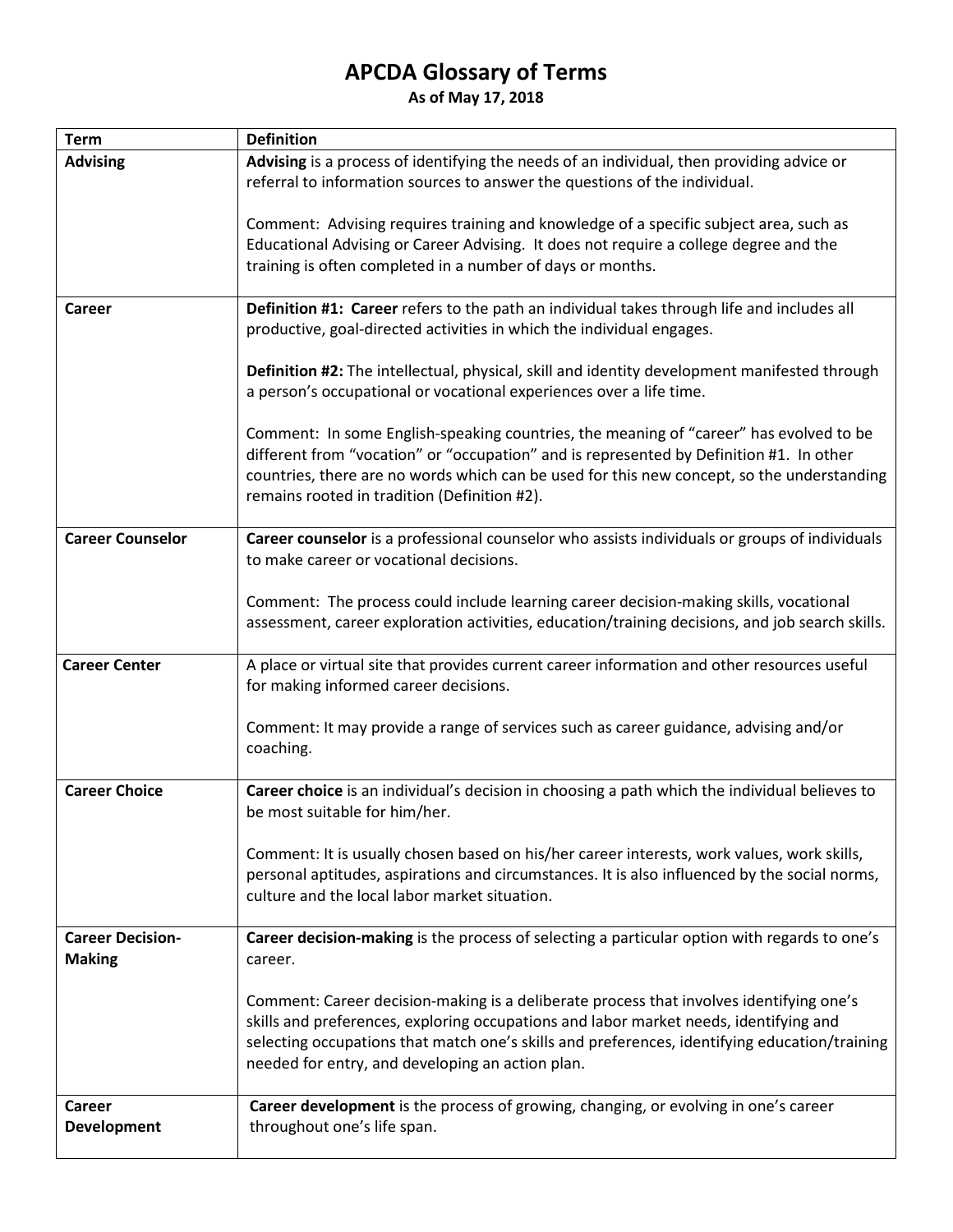| <b>Career Education</b>                              | Courses, programs, or learning activities designed to teach skills needed for researching<br>career information, career decision-making, goal setting, career management,<br>employability, and job search.                                                                                                                                                                                                                    |
|------------------------------------------------------|--------------------------------------------------------------------------------------------------------------------------------------------------------------------------------------------------------------------------------------------------------------------------------------------------------------------------------------------------------------------------------------------------------------------------------|
| <b>Career Guidance</b>                               | Career Guidance refers to services and activities intended to assist individuals to make<br>educational, training and occupational choices and to manage their career.                                                                                                                                                                                                                                                         |
| <b>Career Information/</b><br><b>Guidance System</b> | Career information and/or guidance systems are computer software or online systems that<br>provide career assessments, career information, educational information, and other types<br>of career or educational advice or information along with searching capabilities and<br>decision-making tools.                                                                                                                          |
|                                                      | Comment: The objective of these systems is to help individuals make informed career<br>choices for purposeful employment. Many examples exist, from simple career-related<br>inventories to large systems that integrate both assessments and information into a single<br>program. Often, the system is localized for a specific country or region. May also be called<br>a Computer-Assisted Career Guidance System (CACGS). |
| <b>Career Management</b>                             | Career management is the process of selecting goals, acquiring skills, identifying strategies,<br>and monitoring plans to progress in the career path chosen by the individual.<br>Comment: Career management is frequently used to describe people already in the                                                                                                                                                             |
|                                                      | workforce.                                                                                                                                                                                                                                                                                                                                                                                                                     |
| Coaching                                             | Coaching is the process of working with clients in a thought-provoking and insightful<br>process that inspires them to maximize their personal and professional potential by<br>providing information and asking questions that are life/career oriented.<br>Comment: In Indian settings the word is commonly used to refer to private training                                                                                |
|                                                      | provided for preparation for any exams. Internationally, there are many training programs<br>offered for coaching. These programs often last from several days to several months.<br>Normally, a degree is not required.                                                                                                                                                                                                       |
| <b>Counseling</b>                                    | <b>Counseling</b> is the process in which a professional counselor facilitates the resolution<br>of specific problems or issues which individuals or groups of individuals are<br>experiencing.                                                                                                                                                                                                                                |
|                                                      | Comment: It involves actively listening to the individual's story, and communicating<br>understanding, respect and empathy; clarifying goals and assisting the individual with<br>the decision-making process. International best practices recommend that only<br>professionals with a master's level degree in counseling use the term "Counselor."                                                                          |
| <b>Distance</b>                                      | Distance counseling/guidance is the provision of services through remote means such as                                                                                                                                                                                                                                                                                                                                         |
| <b>Counseling/Guidance</b>                           | email, social media, and telephone or video conference calling.                                                                                                                                                                                                                                                                                                                                                                |
| Drop-Out                                             | A drop-out is an individual who has withdrawn from an education or training program<br>without completing it.                                                                                                                                                                                                                                                                                                                  |
| <b>Early School-Leaver</b>                           | An early school-leaver is a student who withdraws from an education program without<br>completing it or below the compulsory school leaving age.                                                                                                                                                                                                                                                                               |
|                                                      | Comment: Some countries have compulsory school attendance until a specific age while<br>others do not.                                                                                                                                                                                                                                                                                                                         |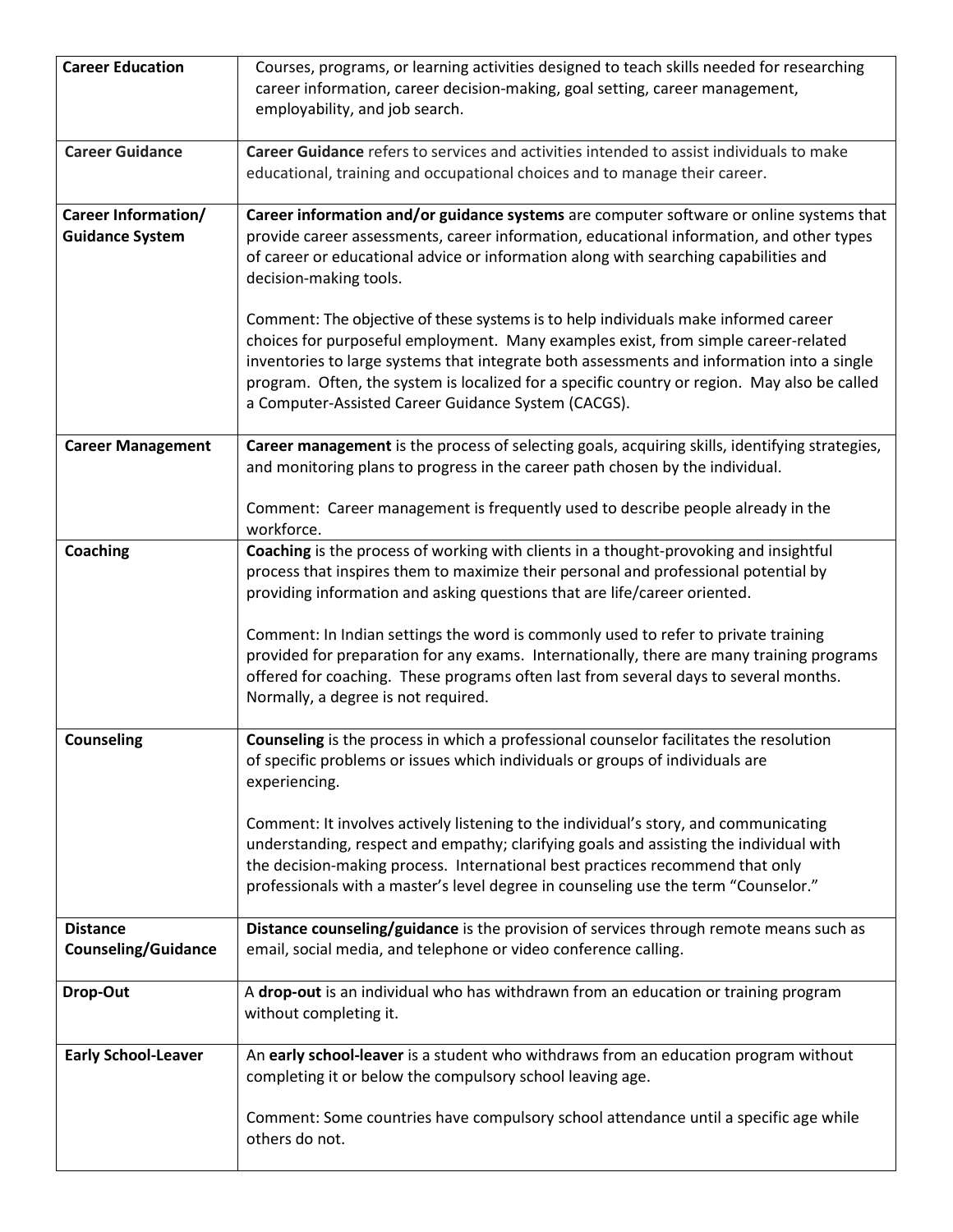| <b>Educational</b><br>Counseling/Guid        | Educational counseling/guidance is a process in which an individual reflects on his/her<br>personal educational issues and experiences and makes appropriate educational choices.                           |
|----------------------------------------------|-------------------------------------------------------------------------------------------------------------------------------------------------------------------------------------------------------------|
| ance                                         | Comment: Career opportunities and planning are also often discussed during the                                                                                                                              |
|                                              | educational counseling/guidance process.                                                                                                                                                                    |
| <b>Employability</b>                         | Employability refers to a combination of personal traits which enable individuals to enter<br>employment, remain in employment, and progress in their careers.                                              |
|                                              | Comment: These traits include:<br>a. Personal attributes, including knowledge and skills that are required for<br>employment in an occupation or industry                                                   |
|                                              | b. Ability to use the personal attributes beneficially in the job/labor market<br>c. Engagement in lifelong learning to acquire knowledge and skills required for an<br>evolving economy                    |
|                                              | Prevailing positive social and economic conditions of the country that support economic<br>growth and development also impact the achievement of employment.                                                |
| Employment<br>Counseling/<br><b>Guidance</b> | Employment counseling/guidance is a process in which individuals improve their<br>employability and self-sufficiency in the labor market.                                                                   |
|                                              | Comment: Employment counseling/guidance includes career counseling/guidance,<br>facilitation of skills upgrading and training, job search strategies, and resilience to<br>maintain and stay in employment. |
| <b>Empowerment</b>                           | The process of encouraging and enabling individuals to take greater responsibility to<br>control their own lives and careers, by developing greater confidence in their own<br>capabilities.                |
| Entrepreneur                                 | An entrepreneur is a person who is engaged in the process of designing, launching, or<br>running a business.                                                                                                |
|                                              | Comment: The willingness to take risks is an important personality trait usually considered<br>necessary for an entrepreneur because new businesses have a high rate of failure.                            |
| <b>Evidence-Based Policy</b>                 | Evidence-based policy and practice relates to the need for professionals to quantitatively                                                                                                                  |
| & Practice                                   | document the effectiveness of their work to provide solid research for influencing advocacy<br>and public policy.                                                                                           |
| <b>Guidance</b>                              | Guidance is a process of giving advice or information to individuals or groups. It may be<br>used interchangeably with "advising."                                                                          |
| Guidance/School<br>Counselor                 | A guidance/school counselor is a person who assists students to make decisions and<br>resolve problems related to school, educational plans, career plans, or personal concerns.                            |
|                                              | Comment: In some countries the term School Counselor is preferred and in others<br>Guidance Counselor is preferred.                                                                                         |
| <b>Guidance Outcomes</b>                     | Guidance outcomes result from the choices made by an individual or a group with the help<br>of external assistance.                                                                                         |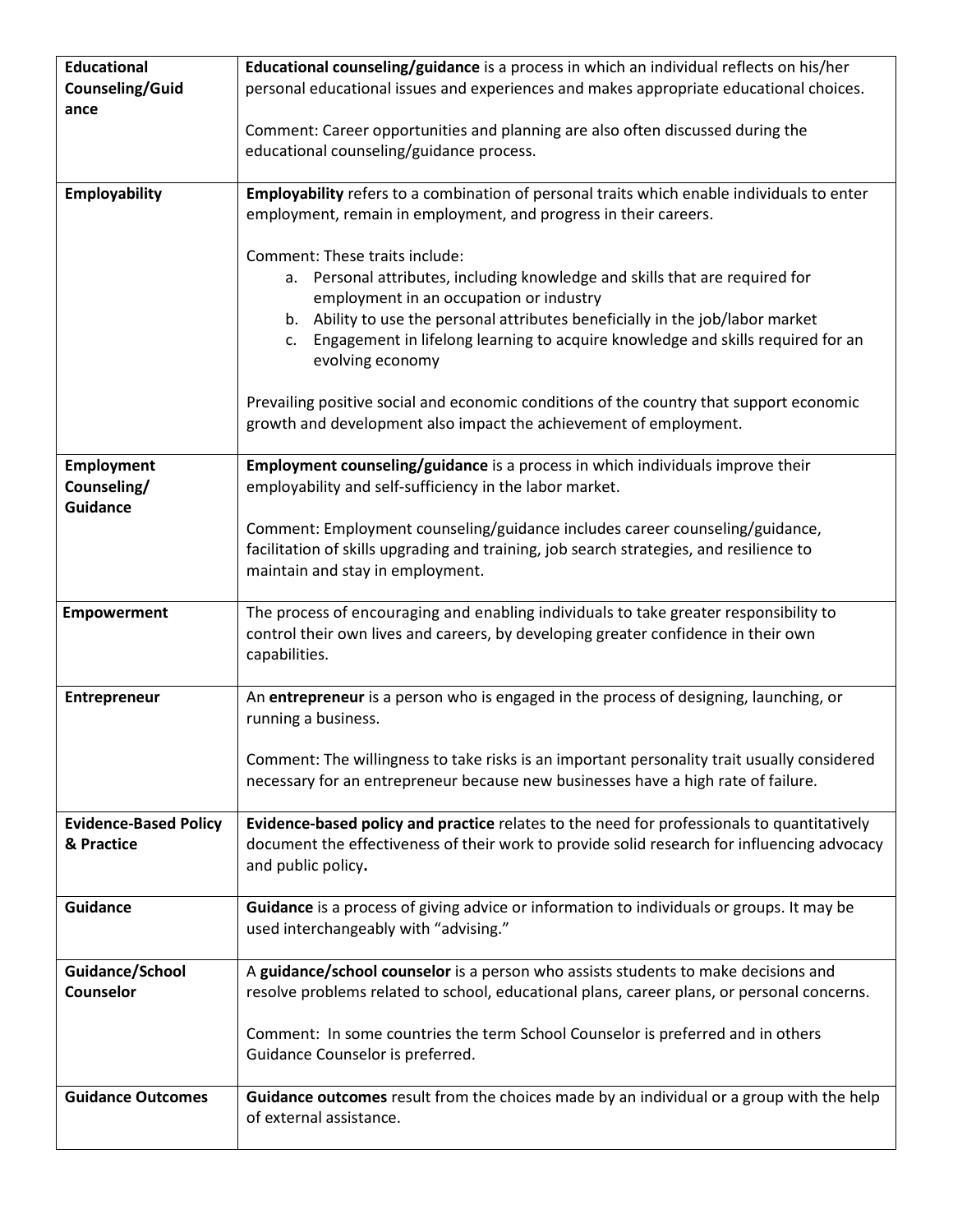|                            | Comment: Guidance outcomes can be immediate and individual-based, immediate and<br>related to the institution that an individual is related to, (school, family or university), or<br>long term and based on the society as a whole. An example of a Guidance Outcome would<br>be that youth are able to make informed decisions.            |
|----------------------------|----------------------------------------------------------------------------------------------------------------------------------------------------------------------------------------------------------------------------------------------------------------------------------------------------------------------------------------------|
| <b>Guidance Services</b>   | Guidance services refer to the systematic and organized procedures that a professional<br>guidance counselor can offer.                                                                                                                                                                                                                      |
|                            | Comment: It may include counseling services, individual inventory services, psychological<br>testing services, follow-up services, and research and evaluation services.                                                                                                                                                                     |
| <b>Guidance System</b>     | Guidance system refers to the entire program that provides guidance.                                                                                                                                                                                                                                                                         |
|                            | Comment: The guidance services may differ in the target group i.e. the population it is<br>targeting, the kind of service i.e., individual or group counseling and qualifications of the<br>practitioner.                                                                                                                                    |
| Impact                     | Impact refers to the marked effect or influence, which may or may not be measurable.                                                                                                                                                                                                                                                         |
|                            | Comment: The impact may be of an investment or a collectivistic impact which may result<br>from a social change or a research impact.                                                                                                                                                                                                        |
| Indicator                  | Indicator is a sign or a symbol which may or may not be represented in numbers used to<br>show the presence of a situation or a state.                                                                                                                                                                                                       |
|                            | Comment: An "indicator" may be used to evaluate the effectiveness of a particular<br>psychotherapy or a particular intervention.                                                                                                                                                                                                             |
| Internship                 | An internship is a short-term experience where an individual works under supervision in a<br>workplace to gain practical skills and experience in a selected occupation and to experience<br>a chosen work environment.                                                                                                                      |
| Intrapreneur               | An intrapreneur is a person who works within an established business and encourages the<br>business to take risks in an effort to solve a given problem or create innovative practices or<br>services.                                                                                                                                       |
|                            | Comment: Intrapreneurship is a relatively recent concept.                                                                                                                                                                                                                                                                                    |
| <b>Job-Search Training</b> | Training designed to teach people to purposefully search for jobs/employment.                                                                                                                                                                                                                                                                |
|                            | Comment: It includes accurate and current information on resources for employment<br>opportunities, developing skills in writing resumes/Curriculum Vitaes (CVs), learning<br>interview skills, and effective use of technology for job applications. The training could be<br>virtual, on-site or blended, in groups or on one-to-one basis |
| <b>Key Competencies</b>    | Key competencies are qualities employees, across industries, need to be successful in the<br>workplace.                                                                                                                                                                                                                                      |
|                            | Comment: A cluster of related abilities, knowledge, skills and commitments that enable a<br>person (or an organization) to perform effectively in a job or situation. Competencies<br>effectively fall in three groups:<br><b>Behavioral Competencies (life skills)</b>                                                                      |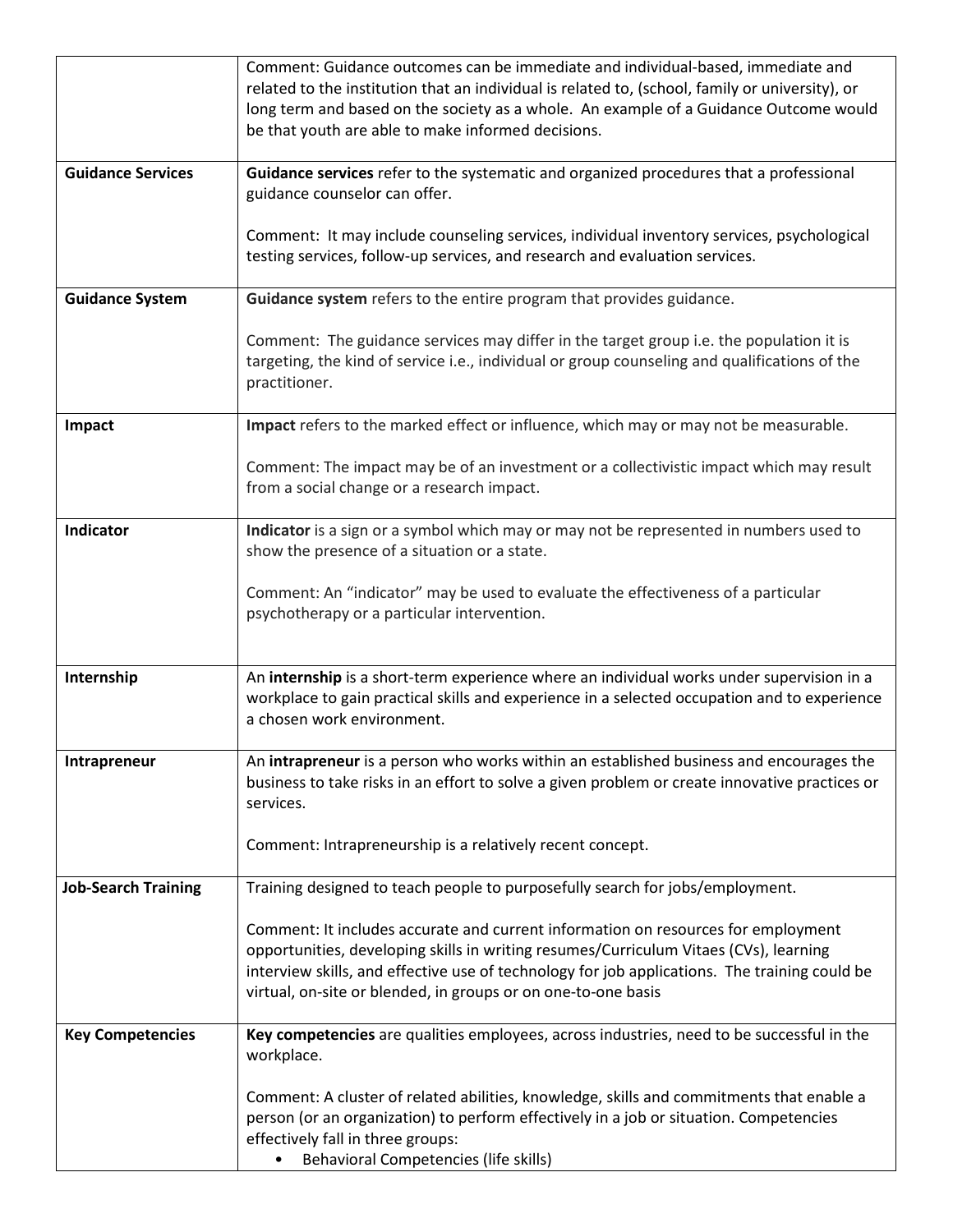|                                           | <b>Functional Competencies (technical)</b>                                                                                                                                                                                  |
|-------------------------------------------|-----------------------------------------------------------------------------------------------------------------------------------------------------------------------------------------------------------------------------|
|                                           | <b>Professional Competencies</b>                                                                                                                                                                                            |
|                                           |                                                                                                                                                                                                                             |
| <b>Labor Market</b><br><b>Information</b> | Labor market information (LMI) includes quantitative and qualitative data, analysis or<br>interpretation about the past, present or future structure and workings of the labor market<br>and the factors that influence it. |
|                                           | Comment: LMI is needed to inform users about:                                                                                                                                                                               |
|                                           | economic and labor market conditions;                                                                                                                                                                                       |
|                                           | education, qualifications, training and skills;                                                                                                                                                                             |
|                                           | current and future demand and supply of labor and jobs; and                                                                                                                                                                 |
|                                           | vacancies and recruitment.                                                                                                                                                                                                  |
|                                           |                                                                                                                                                                                                                             |
| <b>Learning Outcomes of</b>               | Learning outcomes of guidance refers to the skills or knowledge that an individual has                                                                                                                                      |
| <b>Guidance</b>                           | acquired as a result of assistance provided by a trained individual.                                                                                                                                                        |
|                                           |                                                                                                                                                                                                                             |
|                                           | Comment: Learned skills and competencies should be demonstrated throughout the                                                                                                                                              |
|                                           | individual's life as the individual strives to achieve goals and desires.                                                                                                                                                   |
|                                           |                                                                                                                                                                                                                             |
| <b>Lifelong Guidance</b>                  | Lifelong guidance refers to providing assistance throughout the lifespan specifically related<br>to career decision-making.                                                                                                 |
|                                           | Comment: Aspirationally, we believe career-related services should be available                                                                                                                                             |
|                                           | throughout the lifespan, regardless of gender or economic status or attending school or                                                                                                                                     |
|                                           | university.                                                                                                                                                                                                                 |
|                                           |                                                                                                                                                                                                                             |
| <b>Lifelong Learning</b>                  | All learning opportunities undertaken throughout one's life for continuous improvement of<br>one's personal, social and/or professional growth and development.                                                             |
|                                           |                                                                                                                                                                                                                             |
| <b>Mentoring</b>                          | Mentoring is a professional relationship in which an experienced person (the mentor)                                                                                                                                        |
| (Mentorship)                              | assists another (the mentee) in developing specific skills and knowledge that will enhance                                                                                                                                  |
|                                           | the less-experienced person's professional and personal growth.                                                                                                                                                             |
|                                           | Comment: Mentoring is a protected relationship in which learning and experimentation                                                                                                                                        |
|                                           | can occur, potential skills can be developed, and in which results can be measured in terms                                                                                                                                 |
|                                           | of competencies gained.                                                                                                                                                                                                     |
|                                           |                                                                                                                                                                                                                             |
| <b>Outcome</b>                            | An outcome is the end result of individuals' or groups' career planning process and actions                                                                                                                                 |
|                                           | towards a defined goal or objective.                                                                                                                                                                                        |
|                                           |                                                                                                                                                                                                                             |
| <b>Output (Quality)</b>                   | See Outcome                                                                                                                                                                                                                 |
|                                           |                                                                                                                                                                                                                             |
| Performance                               | A list or description of objectives or desired outcomes which is used to judge the                                                                                                                                          |
| <b>Measures/Indicators</b>                | success of the services provided.                                                                                                                                                                                           |
|                                           |                                                                                                                                                                                                                             |
|                                           | Comment: In career guidance, performance measures often relate to the number and                                                                                                                                            |
|                                           | outcome of interventions, client satisfaction level, and successful job placements                                                                                                                                          |
|                                           | achieved by the service provider.                                                                                                                                                                                           |
|                                           |                                                                                                                                                                                                                             |
|                                           |                                                                                                                                                                                                                             |
| <b>Personal Action</b>                    | The process of setting goals and identifying steps one needs to take to achieve a desired                                                                                                                                   |
| <b>Planning</b>                           | outcome.                                                                                                                                                                                                                    |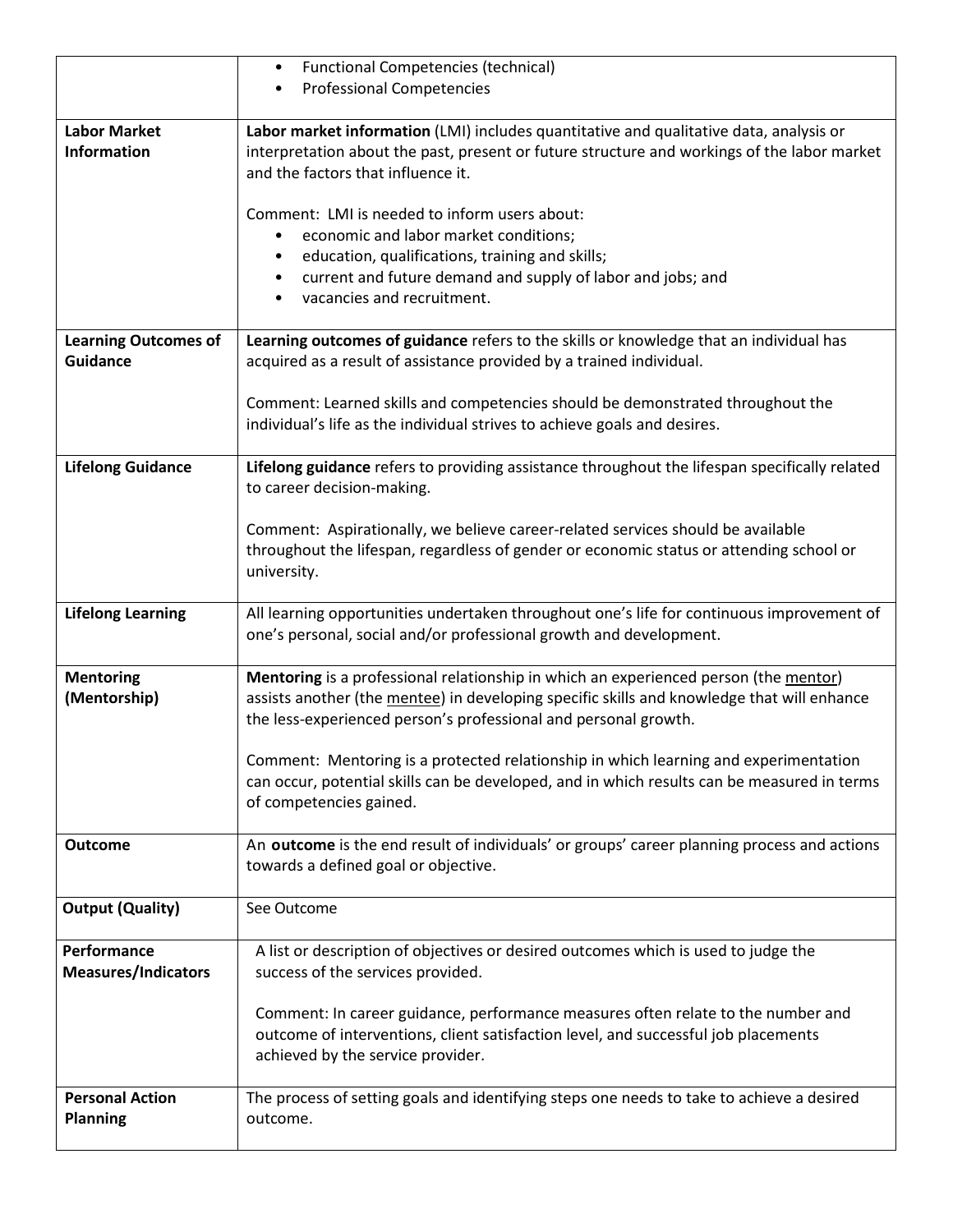| <b>Portfolio</b>                                     | A portfolio is a collection of materials showcasing the talents, strengths,<br>competences (skills, knowledge and abilities) and experiences of an individual.                                                                                                                                         |
|------------------------------------------------------|--------------------------------------------------------------------------------------------------------------------------------------------------------------------------------------------------------------------------------------------------------------------------------------------------------|
|                                                      | Comment: It may include formal qualifications attained, training courses attended,<br>work experiences, and non-work/voluntary activities undertaken by the individual.<br>Awards acknowledging successful work accomplishments and certificates of<br>participation/appreciation may also be included |
| <b>Profiling</b>                                     | The process of collecting information and analyzing the characteristics of a person. In the<br>context of career development, it may include information about the person's work<br>values, personality traits, career interests, and skills/competencies.                                             |
|                                                      | Jobs or occupations may also be profiled in a career information system to<br>facilitate self- understanding and awareness of the world of work.                                                                                                                                                       |
| <b>Qualitative Evidence</b>                          | The subjective data that is obtained from interviews or focus group discussions is<br>qualitative evidence. This type of evidence is based on the rich and in-depth analysis of the<br>data.                                                                                                           |
| <b>Quantitative Evidence</b>                         | The outcome of surveys, records, or research studies that can be expressed in terms of<br>numerical digits is known as quantitative evidence. It provides an overall picture of the data<br>and is easily comprehensible.                                                                              |
| <b>Recognition of Current</b><br>Competency          | The process in which the competency/ies possessed by an individual can be assessed<br>against a relevant unit of competency and may be given recognition through the issuance of<br>an appropriate certificate.                                                                                        |
| <b>Recognition of Prior</b><br><b>Learning (RPL)</b> | The process of assessing learning from prior experiences outside the formal educational<br>system against the relevant unit of competency and may be given recognition through the<br>issuance of an appropriate certificate.                                                                          |
| School-to-Work<br><b>Transition</b>                  | School-to-work transition is the process of moving from education or training to<br>employment, covering the period in which the change takes place.                                                                                                                                                   |
|                                                      | Comment: It can refer to on-the-job training, apprenticeships, cooperative<br>education and other modes of practical placement programs designed to prepare<br>students to obtain and maintain employment.                                                                                             |
| Self-Awareness/ Self-<br>Knowledge                   | Self-awareness is one's recognition and understanding of one's own personality including<br>feelings, thoughts, and motivation.                                                                                                                                                                        |
|                                                      | Comment: Reflection, introspection and personality assessments can aid one in self-<br>awareness. Self-awareness includes interests, strengths, weaknesses, likes, dislikes, values<br>and skills. and the ability to know oneself as an entity separate from the world at large.                      |
| Self-Efficacy                                        | An individual's perception about his/her ability to successfully perform tasks in specific<br>situations.                                                                                                                                                                                              |
| Self-Management of<br><b>Career Competencies</b>     | Taking personal responsibility for acquiring/developing/enhancing one's knowledge, skills<br>and attitudes that enable one to successfully perform tasks in a career field.                                                                                                                            |